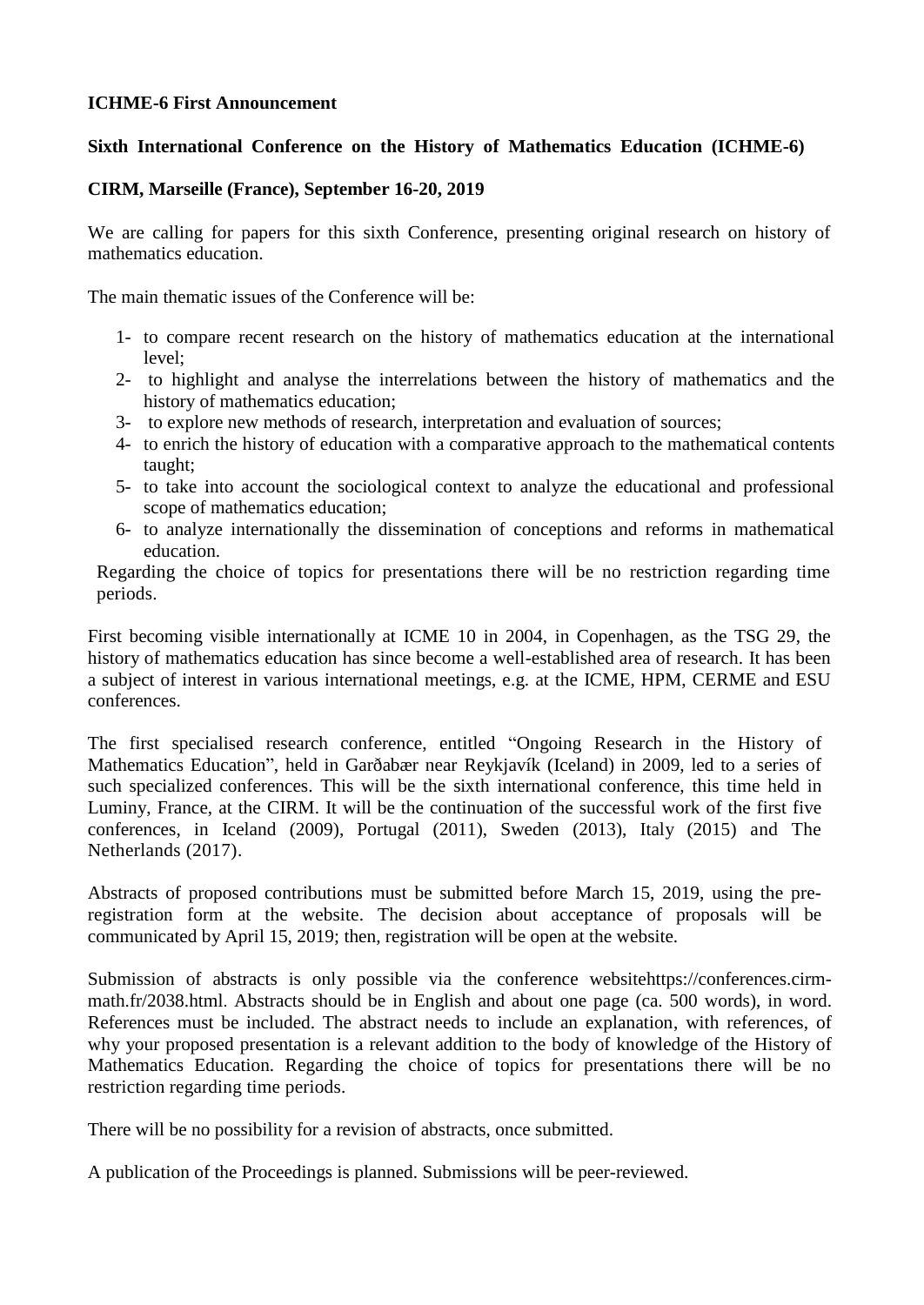# **The Conference**

The *Centre International de Rencontres Mathématiques* (CIRM) was created in 1981 by the French mathematics community and has become an increasingly popular venue for conferences. Situated near Marseille, on the doorstep of the *calanques*, CIRM is in a unique location in the south of France. It is a quiet place, linking the charms of traditional Provence with all the facilities that researchers need for a successful conference. The work environment is comfortable and comprises seminar and meeting rooms of various sizes. The main building called the '*Bastide*' has kept the traditional look of *Provençal* houses with its pink walls. It contains a large number of bedrooms for the participants at events, as well as offices. Other bedrooms and studios, which have been recently updated, are situated in nearby buildings all a few minutes from each other. CIRM can therefore cater for 90 residents at any one time. The restaurant is one of the main features of CIRM and it is famous for its varied cuisine based on traditional French cooking and local products. The traditional Marseille *Bouillabaisse* served on Thursdays is THE gourmet *rendez-vous* for conference participants. Last but not least, the library is truly appreciated by all CIRM's residents and by the local and regional community of mathematicians.

#### **Registration and conference fee**

Registration will take place via the conference website.

Registration and conference fees: until May 15, 2019, the fee is  $\epsilon$  75, thereafter the fee will be  $\epsilon$  90. The fees will include publication of the Proceedings and participation at the excursion. Last day of registration and payment is July 15, 2019.

The bank account for the payment of the fees will be indicated later.

Payment of lodging and extras (coffee breaks & conference dinner: 32,50 Euro) will be done upon arriving. See for information on lodging: <https://www.fr-cirm-math.fr/tarifs.html>

#### **International Programme Committee:**

- Evelyne Barbin (France)
- Kristín Bjarnadóttir (Iceland)
- Fulvia Furinghetti (Italy)
- Alexander Karp (USA)
- Johan Prytz (Sweden)
- Gert Schubring (Brazil/Germany)

# **Local Committee:**

Evelyne Barbin Guillaume Moussard

Further information about the conference and practical information is available on the conference website https://conferences.cirm-math.fr/2038.html Contact: [evelyne.barbin@wanadoo.fr](mailto:evelyne.barbin@wanadoo.fr)

#### **References**

- Bjarnadóttir, Kristín; Fulvia Furinghetti & Gert Schubring (Eds.), (2009). *"Dig where you stand". Proceedings of the conference on On-going research in the History of Mathematics Education.*  Reykjavik: University of Iceland – School of Education.
- Bjarnadóttir, Kristín; Fulvia Furinghetti; José Matos & Gert Schubring (Eds.), (2012). *"Dig where you stand" 2. Proceedings of the second International Conference on the History of Mathematics Education*. Lisbon: Universidade Nova.

Bjarnadóttir, Kristín; Fulvia Furinghetti; Johan Prytz & Gert Schubring (Eds.), (2015). *Dig where*